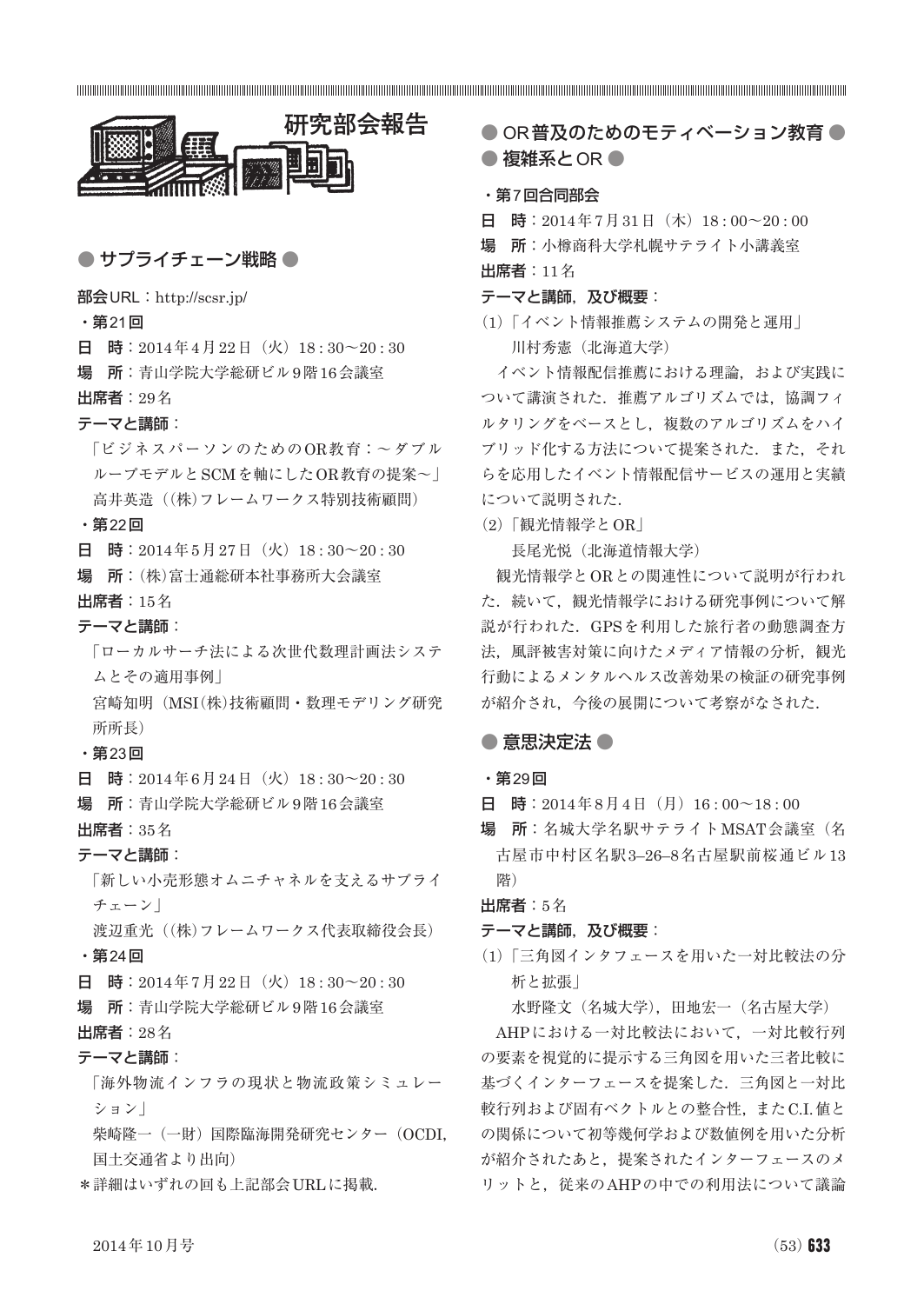がなされた.

(2)「職場モビリティマネジメントの推進が従業員の 意識に与える効果について」 杉浦晶子(名古屋大学)

職場モビリティ・マネジメントとは,マイカーから 公共交通機関や徒歩・自転車など低環境負荷な通勤手 段に転換することを意図したアンケートとそのフィー ドバックを基礎にした活動である. 本報告では、四日 市コンビナートでの職場モビリティマネジメントの実 施例に基づき,従業員の環境配慮意識にどのような影 響を与えるかについて詳細な報告がなされた. また, 低環境負荷な交通手段の促進については、職場の立地 条件よりも居住地の立地条件が影響しているのではな いかなどの議論が交わされた.

# ● 評価のOR ●

部会 URL: http://www-sys.ist.osaka-u.ac.jp/hyoka/ ・第60回

日 時: 2014年8月6日 (水) 9:30~11:50

場 所:斜里町公民館(ゆめホール知床・第1会議室) 出席者:14名

テーマと講師,及び概要:

(1)「An Illustrated Guide to the ANALYTIC HIERARCHY PROCESS and the ANALYTIC NETWORK PROCESS」

関谷和之(静岡大学大学院工学研究科)

AHPとその発展形であるANPについて,それらの 評価手順と基本原理を,いくつかの例題を通して説明 した.特に,これらの分析に現れる非負行列の性質は ペロン・フロベニウス定理として知られていること, そして,その定理を拡張した性質はANPの有効性に おいて本質的な役割を果たすことが報告された.

(2)「DEAとスポーツチーム・選手の評価」 廣津信義(順天堂大学・大学院スポーツ健康科学 研究科)

DEAに関する基礎概念をJリーグのデータを利用 して紹介し、次に、スポーツへのDEA適用,取り分 け野球,サッカーに関する既存研究が盛んであること が報告された.DEAを基礎として近年開発されてい る格付け手法,ランキングを2013年度Jリーグデー タに適用し,その分析結果を紹介した.

# ● 信頼性 ●

- 部会 URL:http://www.comp.sd.tmu.ac.jp/xiao/ socialactivity/index.html
- ・第3回

日 時: 2014年8月8日(金) 10:30 ~12:00

場 所:広島大学東広島キャンパス工学部第二類A1 棟A1–111会議室

出席者:25名

### テーマと講師, 及び概要:

「Bridging the Gap: Building Dependable Software Systems」

Dr. Mohammad Zulkernine (School of Computing and Electrical and Computer Engineering (Crossappointed) Queen's University, Canada)

Dependable software system is the key ingredient to success for most organizations in today's world that is heavily dependent on information technology. This talk will discuss some of the research activities on techniques and methodologies for building and monitoring dependable software systems conducted within the Queen's Reliable Software Technology (QRST) research group. The talk will focus on bridging some of the important gaps in the area of software reliability and security such as software building and monitoring, software fault/failure and security vulnerability/intrusion, software behavioral monitoring and intrusion detection in the context of software engineering and security engineering.

- ・第4回(中国・四国支部の支部事業「広島国際セミ ナー2014(ISS2014)」との共催)
- 日 時: 2014年8月19日(火) 10:00~16:50
- 場 所:広島大学東広島キャンパス工学部第二類A1 棟A1–111会議室

出席者:22名

### テーマと講師, 及び概要:

(1)「Survivability Quantification for Networks」

Prof. Kishor Trivedi (Duke University, USA)

Survivability is critical attribute of modern computer and communication systems. The assessment of survivability is mostly performed in a qualitative manner and thus cannot meet the need for more precise and solid evaluation of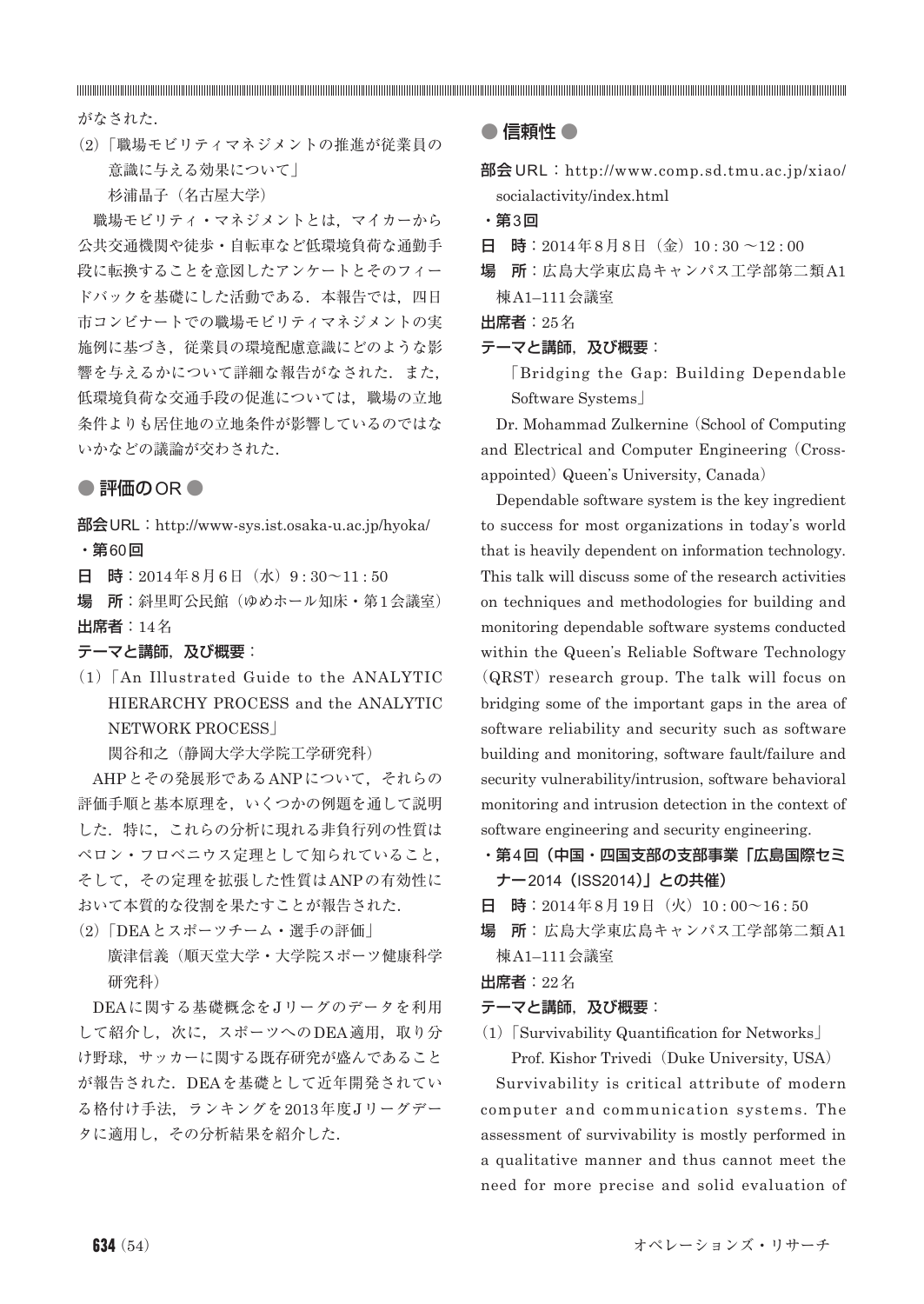service loss or degradation in presence of failure/ attack/disaster. This talk addresses the current research status of quantification of survivability. First we carefully define survivability and contrast it with traditional measures such as reliability, availability and performability. We then discuss probabilistic models for the quantification of survivability based on our chosen definition. Next, two case studies are presented to illustrate our approach. One case study is about the quantitative evaluation of several survivable architectures for the telephone access network. Hierarchical models are developed to derive various survivability measures. Numerical results are provided to show how a comprehensive understanding of the system behavior after failure can be achieved through such models. The second case study deals with the survivability quantification of communication networks.

- (2)「A Modified Krylov Subspace Approximation Method for Transient Solutions of Continuous-Time Markov Chain」
	- Prof. Hiroyuki Okamura (Hiroshima University, Japan)

This talk discusses Krylov subspace approximation for transient solutions of continuous-time Markov chains (CTMCs). The CTMC is a powerful method to evaluate quantitative system performance based on state-based stochastic models. In general, the transient solution of CTMC can be represented by the matrix exponential function. However, it is computationally difficult to solve the matrix exponential function in the case of a large CTMC. Saad (1992) presented Krylov subspace approximation for the matrix exponential function. This is one of the most promising methods to compute the transient solution of large-sized CTMCs. In the paper, we propose the modified Krylov subspace approximation for transient solutions of CTMCs by using the stationary distribution. Concretely, this paper reveals the relationship between the uniformization for CTMCs and Krylov subspace approximation mathematically. According to the relationship, the modified Krylov subspace approximation is proposed by the idea behind the modified uniformization.

(3)「Stochastic Evaluation Methods of Multi-State Systems with Partially Ordered State Spaces」 Prof. Fumio Ohi (Nagoya Institute of Technology, Japan)

A well known model of a binary state system assumes state spaces to be binary as  $\{0,1\}$ , where 0 and 1 respectively mean failure and normal states. We, however, may frequently observe cases in which components and systems can take intermediate states between total failure and perfectly functioning states, which require us to develop a theory of multi-state systems and stochastic evaluation methods. Recently many researchers have studied this case and proposed some effective methods for stochastic evaluation of systems, but many of them assume the totally ordered state spaces. In this presentation, showing a definition of multi-state systems for the case of partially ordered state spaces, we summarize some methods for stochastic evaluation of the system at a time slice or in a steady state as the inclusion and exclusion method, Boolean method, stochastic bounds by minimal and maximal state vectors, stochastic bounds by series and parallel decomposition of the multi-state system and stochastic bounds via modular decomposition.

(4)「Reliability Assurance and PHM: Key Challenges」

Prof. Ming J. Zuo (University of Alberta, Canada)

This talk addresses key challenges in assurance of the reliability of systems in continuous operation utilizing condition monitoring data. Key issues include quantification of the health status of system in operation and the relationship between health indicators and the predicted remaining useful life. The covered research aspects include fault detection, fault assessment, fault diagnosis, deterioration trend prediction, reliability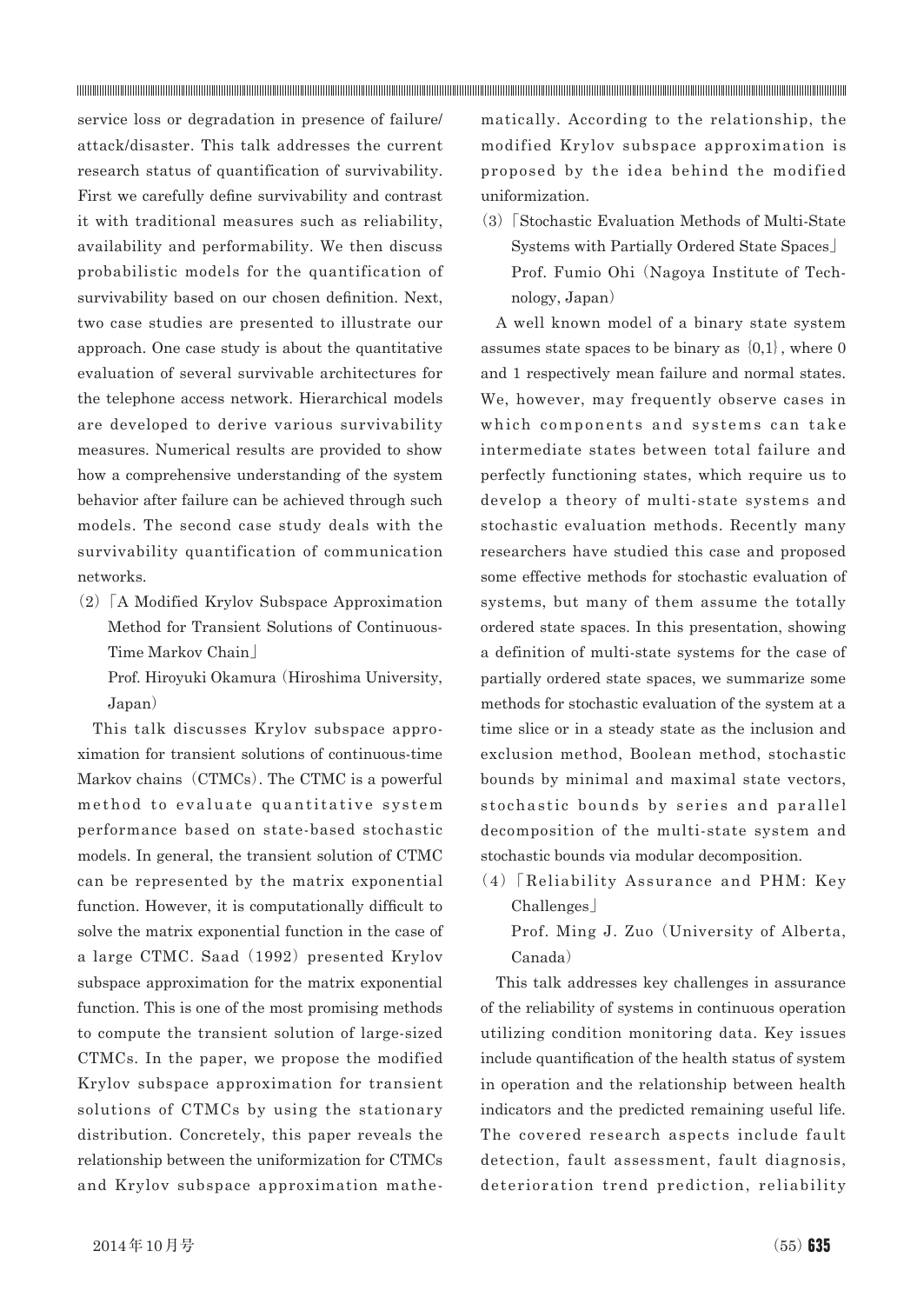assessment, maintenance optimization models and methods, and decision-making tools for inspection, maintenance, and operation.

- (5)「Simulation-based Reliability and Maintenance Optimization for Multi-Unit Systems」
	- Prof. Won Y. Yun (Pusan National University, Korea)

In this talk, I introduce simulation-based Reliability and Maintenance optimization problems for multi-unit systems. System operational availability and life cycle cost are considered as optimization criteria. Meta-heuristics and heuristic techniques are used to find the near optimal solutions in the optimization problems. Three optimization topics are discussed; Firstly, I explain a reliability and maintainability optimization problem for a searching system and want to determine the optimal value of MTBF (Mean Time between Failures), MTTR (Mean Time to Repair) and ALDT (Administrative and Logistics Delay Time) of all units that minimize the life cycle cost and satisfy the target system availability. Secondly, I talk about a preventive maintenance problem for KTX (Korean Train eXpress) because system availability can be improved through effective preventive maintenance. The objective is to determine the preventive maintenance intervals of units in the system optimally. Finally, I introduce an inspection optimization problem for one-shot systems with two types of units where Type 1 units are failed at random times and Type 2 units are degraded with time. The interval availability and life cycle cost are used as optimization criteria and the optimal inspection interval is obtained for a one-shot system with given replacement times of Type 2 units. Next, an inspection scheduling problem is studied for one-shot systems under the constraint of maintenance resources.

(6)「Dynamic Degradation Modelling in Remaining Useful Life Estimation」

Prof. Wenbin Wang (University of Science and Technology Beijing, China)

Remaining useful life (RUL) estimation is

regarded as one of the most central components in prognostics and health management (PHM). Accurate RUL estimation can enable failure prevention in a more controllable manner in that effective maintenance can be executed in appropriate time to correct impending faults. In this talk we consider the problem of estimating the RUL from observed degradation data for a general system. A degradation path-dependent approach for RUL estimation is presented through the combination of Bayesian updating and expectation maximization (EM) algorithm. The use of both Bayesian updating and EM algorithm to update the model parameters and RUL distribution at the time obtaining a newly observed data is a novel contribution of this research, which makes the estimated RUL depend on the observed degradation data history. As two specific cases, a linear degradation model and an exponential-based degradation model are considered to illustrate the implementation of our presented approach. A major contribution under these two special cases is that our approach can obtain an exact and closed-form RUL distribution respectively, and the moment of the obtained RUL distribution from our presented approach exists. This contrasts sharply with the approximated results obtained in the literature for the same cases. To our knowledge, the RUL estimation approach presented in this talk for the two special cases is the only one that can provide an exact and closed-form RUL distribution utilizing the monitoring history. Finally, numerical examples for RUL estimation and a practical case study for condition-based replacement decision making with comparison to a previously reported approach are provided to substantiate the superiority of the proposed model.

(7)「Empirical Software Reliability Engineering」 Prof. Tadashi Dohi (Hiroshima University, Japan)

The empirical software engineering is becoming much popular and is useful to quantify the software development process via the measurement-based